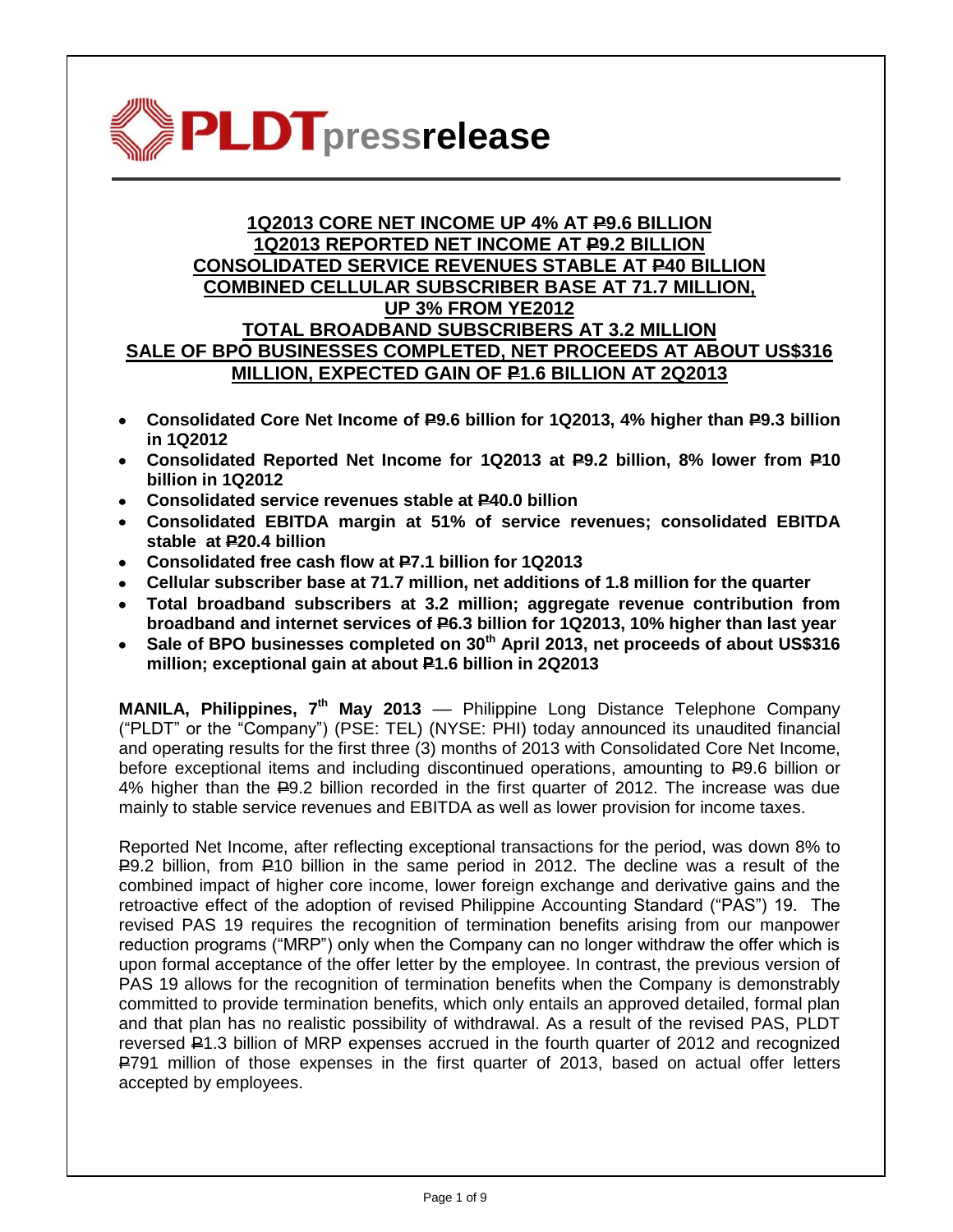EBITDA margin for the period was at 51%, a level similar to the same period last year, but an improvement over the last three quarters of 2012. Similarly, consolidated EBITDA for the first quarter of 2013 was identical with the same period last year. EBITDA excludes the retroactive effect of PAS 19 described above.

Consolidated service revenues for the first three months of 2013 was stable at P40.0 billion, reflecting the effect of steady wireless and fixed line revenues. Excluding interconnection costs, consolidated service revenues, as well as wireless and fixed line revenues, were higher by 1% year-on-year.

On 30<sup>th</sup> April 2013, PLDT concluded the sale of its BPO businesses owned by its wholly-owned subsidiary SPI Global Holdings, Inc. to Asia Outsourcing Gamma Limited ("AOGL"), a company controlled by CVC Capital Partners ("CVC"). PLDT has reinvested US\$40 million in AOGL for a 19.7% stake in the company, thus enabling PLDT to continue participating in the growth of the BPO industry as a partner of CVC. Net proceeds from the sale are approximately US\$316 million.

Consolidated free cash flow remained robust at  $\overline{P7.1}$  billion – albeit lower by  $\overline{P5.0}$  billion compared with last year due to movements in working capital. Consolidated capital expenditures for the period amounted to  $E3.1$  billion as the PLDT Group continues to fortify its network despite having completed its two-year network transformation program ahead of schedule. Capital expenditures are expected to reach  $E$ 29.0 billion for the year,  $E$ 7.4 billion lower than the capex spend for 2012.

The Group's consolidated net debt stood at US\$1.8 billion as at 31<sup>st</sup> March 2013. Gross debt amounted to US\$2.8 billion, with the inclusion of Digitel's debt amounting to US\$0.4 billion. Net debt to EBITDA was at 0.95x. The Company's debt maturities continue to be well spread out, with over 70% due in and after 2015. The percentage of US dollar-denominated debt to the Group's total debt portfolio is at 46%. Taking into account our peso borrowings, our hedges and our U. S. dollar cash holdings, only 35% of total debt remains unhedged. The Group's cash and short-term securities are invested primarily in bank placements and Government securities. PLDT is the first Philippine company to be rated "investment grade" by all three major international ratings agencies. The Company recently received a further ratings upgrade from Fitch Ratings and Standard and Poor's following the upgrade of the sovereign's credit ratings.

## **Subscriber Base**

The PLDT Group's total cellular subscriber base as at  $31<sup>st</sup>$  March 2013 was 71.7 million subscribers, broken down as follows: Wireless subsidiary Smart Communications, Inc ("Smart") had 25.4 million subscribers under its mainstream *Smart* brands, while value brand *Talk "N Text* ended with 30.6 million subscribers as a result of 2.1 million net additions for the quarter. Digitel had 15.8 million *Sun Cellular* subscribers. The Group's combined postpaid cellular subscriber base, inclusive of *Sun Cellular*'s 1.3 million postpaid customer count, stood at 2.1 million at the end of the period.

On the other hand, the Group's combined broadband subscriber base was 3.2 million at the end of the first quarter of 2013. The net additions of 39,000 were offset by the decline in Sun's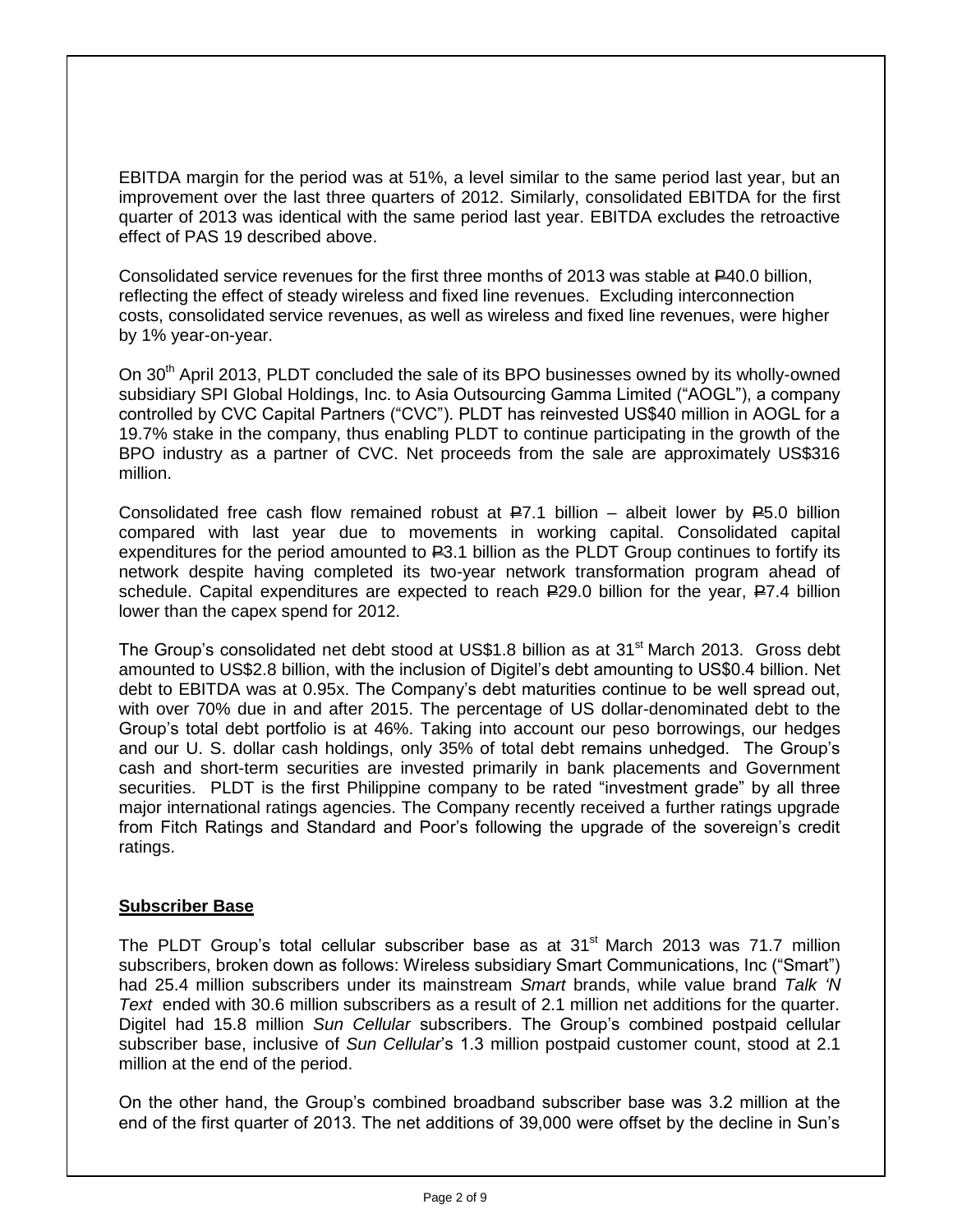broadband subscriber base as a result of a clean-up of inactive users. *SmartBro*, Smart's wireless broadband service offered through its wholly-owned subsidiary Smart Broadband, Inc., had a wireless broadband subscriber base of about 1.74 million at the end of the period, over 1.2 million of whom were on *SmartBro"s* prepaid service. Meanwhile, PLDT's DSL subscribers increased by over 25,000 for the first three months of 2013, bringing the total subscriber base to 854,000, while Digitel had a total of 70,000 DSL subscribers.

For the fixed line businesses of both PLDT and Digitel, the subscriber base remained at 2.1 million at the end of the first quarter of 2013.

## **Service Revenues**

Smart/Sun continues to lead the industry in terms of both revenues and subscribers. Wireless service revenues rose slightly to  $E$ 28.5 billion for the first quarter of 2013, compared with the P28.4 billion recognized in the same period last year.

Total broadband and internet revenues for the first quarter of 2013 totaled P6.4 billion, a 10% growth rate year-on-year; broadband and internet now account for 16% of total group service revenues. Wireless broadband revenues, exclusive of mobile internet revenues, increased by 1% to P2.3 billion, compared with the P2.2 billion recorded last year. Moreover, mobile internet usage continues to grow strongly, with mobile internet revenues increasing by 42%, from P688 million at the end of the first quarter of 2012 to 2979 million at the end of the first quarter of 2013. PLDT DSL generated P2.9 billion in revenues for the first three months of 2013, up 5% from P2.8 billion in the same period in 2012.

"As we await the launch of smartphones in the US\$50 range, we are pleased to note the double digit growth of data-capable phones in our network, with the number of smartphones up 25% from the end of 2012. More importantly, this growth is mirrored by the continuous growth of our mobile internet revenues," said **Orlando B. Vea, Smart Chief Wireless Adviser**.

Fixed line service revenues for the first quarter of 2013 increased to  $\textsf{P}15.2$  billion, or 1%, from P15.0 billion in 2012. PLDT enterprise data and DSL revenues continued to grow on the back of a 5% increase in DSL revenues and a 2% increase in third party corporate data revenues. On the other hand, the LEC and NLD businesses of PLDT posted revenue declines.

"We are pleased to see our DSL subscriber base nearing the 1 million mark and excited to note our FIBR service beginning to gain traction. Together with the sustained growth of the Enterprise segment, these should help mitigate the continued drag from the decline of our legacy toll businesses such as NLD and the inbound international long distance services," declared **Napoleon L. Nazareno, President and CEO of PLDT and Smart.**

### **Conclusion**

"As we have seen in the past few years, our service revenue levels are challenged by an evolving revenue mix. While voice and SMS revenues were relatively stable, both International and National Long Distance revenues continued their decline, accelerated by the continued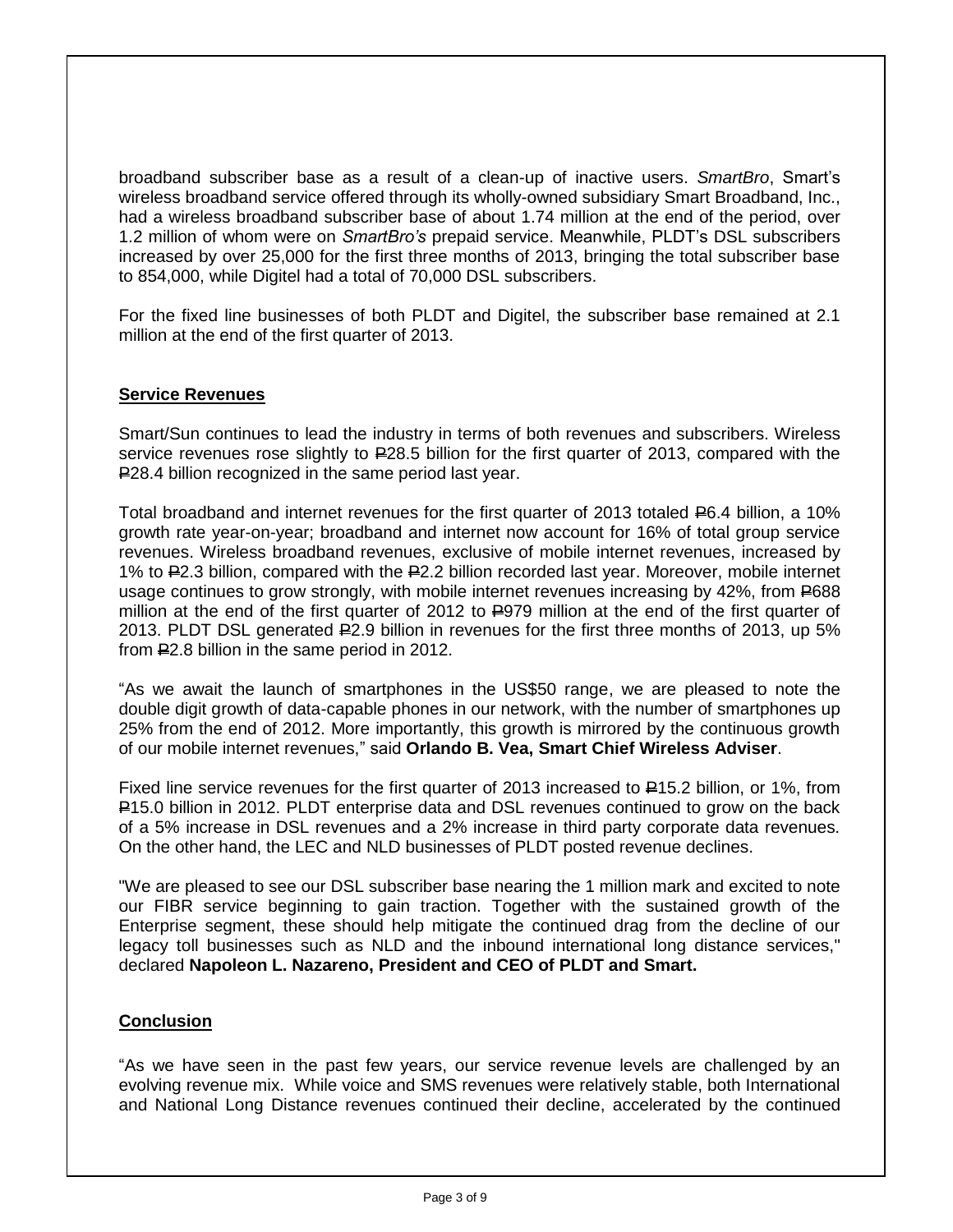strength of the Peso. Fortunately, we saw a solid 10% growth in our broadband and internet revenues. Overall, we are encouraged that the growth in these data revenues is offsetting the softness in other revenue segments. In addition, EBITDA from continuing operations is up for the first time in quite a while. The first quarter profitability provides a good start towards our achieving core profit guidance for 2013 of P38.3 billion, " **concluded Manuel V. Pangilinan**, **PLDT Chairman.**

**####**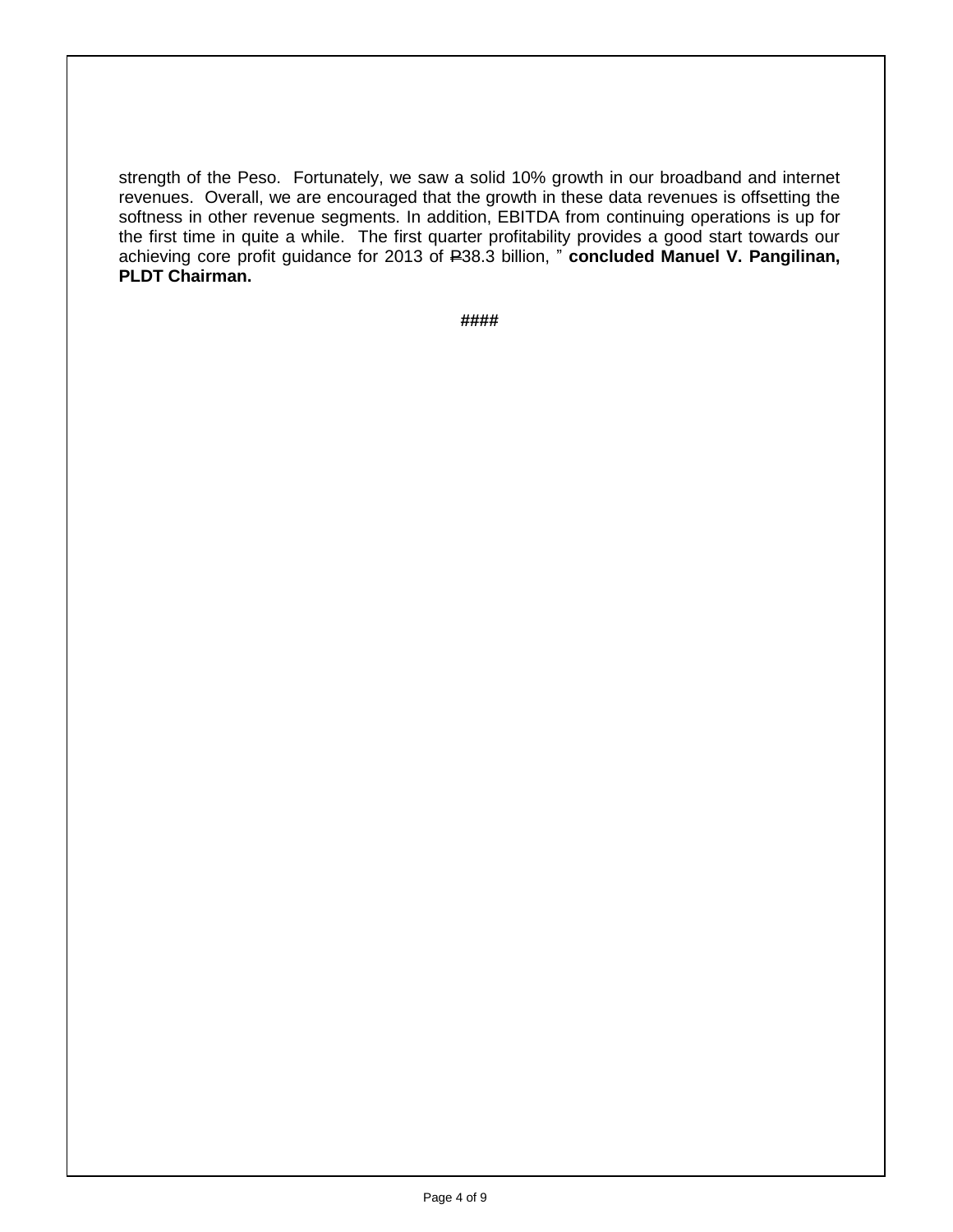## **PLDT Consolidated**

|                                           | Three months ended March 31 |        |          |
|-------------------------------------------|-----------------------------|--------|----------|
|                                           | 2013                        | 2012   | % Change |
|                                           | (Unaudited)                 |        |          |
| <b>Service revenues</b>                   | 39,968                      | 40,049 | 0%       |
| <b>Total revenues</b>                     | 40,960                      | 40,845 | 0%       |
| <b>Expenses</b>                           | 29,229                      | 27,395 | 7%       |
| Income before income tax                  | 11,731                      | 13,450 | $-13%$   |
| <b>Provision for income tax</b>           | 2,669                       | 3,671  | $-27%$   |
| Net income - As Reported                  | 9,187                       | 9,960  | $-8%$    |
| <b>Continuing Operations</b>              | 9,062                       | 9,779  | $-7%$    |
| <b>Discontinued Operations</b>            | 125                         | 181    | $-31%$   |
| Core net income <sup>(a)</sup>            | 9,580                       | 9,198  | 4%       |
| <b>Continuing Operations</b>              | 9,456                       | 9,041  | 5%       |
| <b>Discontinued Operations</b>            | 124                         | 157    | $-21%$   |
| <b>EPS (based on Reported Net Income)</b> |                             |        |          |
| EPS, Basic <sup>(b)</sup>                 | 42.42                       | 46.08  | $-8%$    |
| EPS, Diluted <sup>(b)</sup>               | 42.42                       | 46.08  | $-8%$    |
| <b>EPS (based on Core Net Income)</b>     |                             |        |          |
| EPS, Basic <sup>(c)</sup>                 | 44.28                       | 42.52  | 4%       |
| EPS, Diluted <sup>(c)</sup>               | 44.28                       | 42.52  | 4%       |

<sup>(b)</sup> Net income as adjusted for the net effect of gain/loss on FX and derivative transactions,  *additional depreciation charges and recognition of deferred tax assets*

*(b) EPS based on reported net income*

*(c) EPS based on core net income*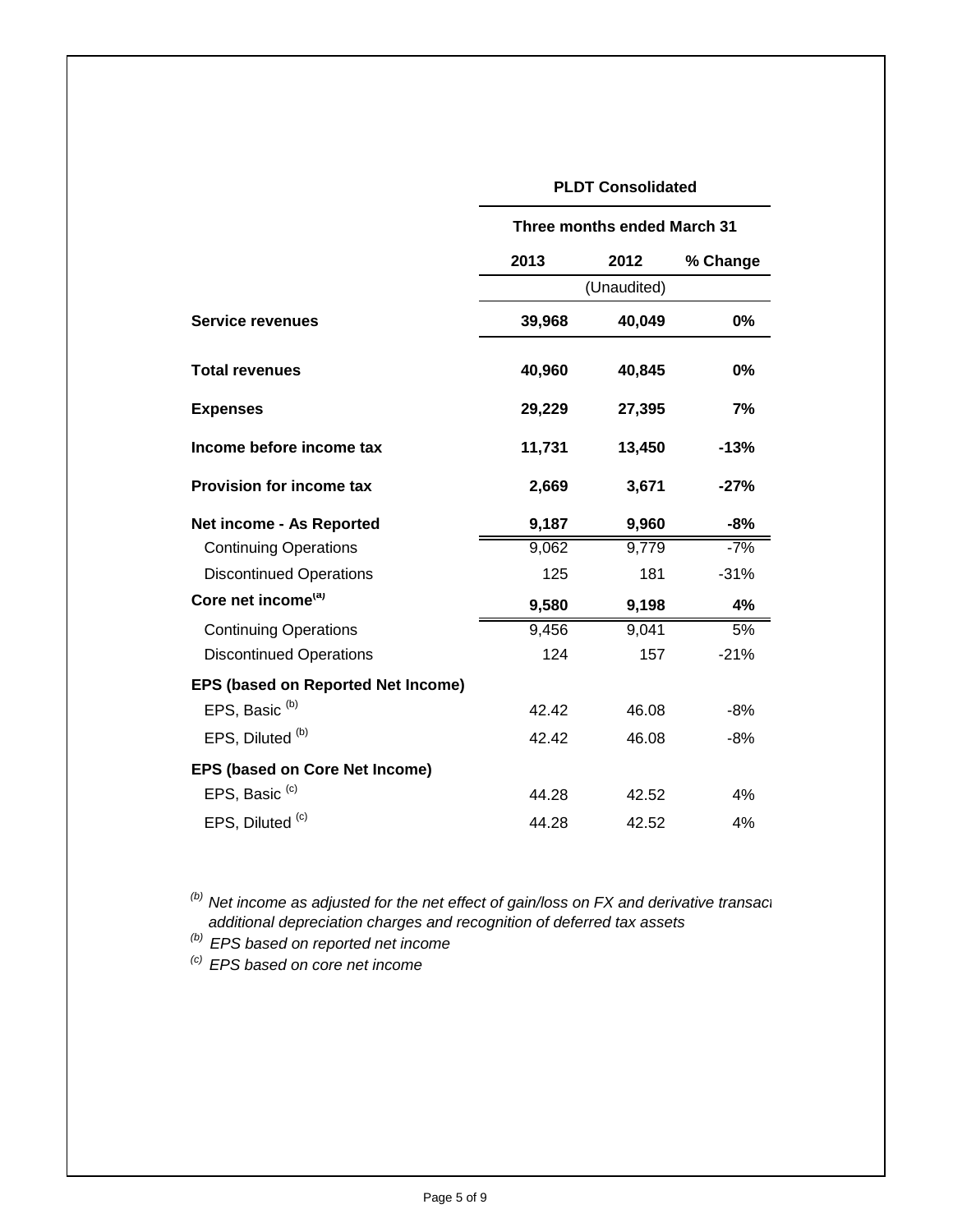# **PHILIPPINE LONG DISTANCE TELEPHONE COMPANY AND SUBSIDIARIES**

#### **CONSOLIDATED STATEMENTS OF FINANCIAL POSITION (in million pesos, except par value per share amounts and number of shares)**

|                                                                                                                                                                   | 2013        | As at March 31, As at December 31,<br>2012 | As at January 1,<br>2012 |
|-------------------------------------------------------------------------------------------------------------------------------------------------------------------|-------------|--------------------------------------------|--------------------------|
|                                                                                                                                                                   | (Unaudited) | (As Adjusted*)                             |                          |
| <b>ASSETS</b>                                                                                                                                                     |             |                                            |                          |
| <b>Noncurrent Assets</b>                                                                                                                                          |             |                                            |                          |
| Property, plant and equipment                                                                                                                                     | 195,755     | 200,078                                    | 200,142                  |
| Investments in associates and joint ventures and deposit                                                                                                          | 27,975      | 27,077                                     | 17,865                   |
| Available-for-sale financial investments                                                                                                                          | 5,671       | 5,651                                      | 7,181                    |
| Investment in debt securities and other long-term investments – net of current portion                                                                            | 355         | 205                                        | 150                      |
| Investment properties                                                                                                                                             | 712         | 712                                        | 1,115                    |
| Goodwill and intangible assets                                                                                                                                    | 74.048      | 74,250                                     | 83,303                   |
| Deferred income tax assets - net                                                                                                                                  | 7,493       | 7,225                                      | 5,117                    |
| Prepayments – net of current portion                                                                                                                              | 5,923       | 4,500                                      | 11,697                   |
| Advances and other noncurrent assets – net of current portion                                                                                                     | 1,804       | 1,376                                      | 1,340                    |
| <b>Total Noncurrent Assets</b>                                                                                                                                    | 319,736     | 321,074                                    | 327,910                  |
| <b>Current Assets</b>                                                                                                                                             |             |                                            |                          |
| Cash and cash equivalents                                                                                                                                         | 39,135      | 37,161                                     | 46.057                   |
| Short-term investments                                                                                                                                            | 1,587       | 574                                        | 558                      |
| Trade and other receivables                                                                                                                                       | 16,895      | 16,379                                     | 16,245                   |
| Inventories and supplies                                                                                                                                          | 2,503       | 3,467                                      | 3,827                    |
| Derivative financial assets                                                                                                                                       |             |                                            | 366                      |
| Current portion of investment in debt securities and other long-term investments                                                                                  |             | 150                                        | 358                      |
| Current portion of prepayments                                                                                                                                    | 5,536       | 5,144                                      | 6,345                    |
| Current portion of advances and other noncurrent assets                                                                                                           | 8,077       | 8,116                                      | 126                      |
|                                                                                                                                                                   | 73,733      | 70,991                                     | 73,882                   |
| Assets classified as held-for-sale                                                                                                                                | 13,577      | 13,750                                     | $\overline{\phantom{a}}$ |
| <b>Total Current Assets</b>                                                                                                                                       | 87,310      | 84,741                                     | 73,882                   |
| <b>TOTAL ASSETS</b>                                                                                                                                               | 407,046     | 405,815                                    | 401,792                  |
|                                                                                                                                                                   |             |                                            |                          |
| <b>EQUITY AND LIABILITIES</b>                                                                                                                                     |             |                                            |                          |
| <b>Equity</b>                                                                                                                                                     |             |                                            |                          |
| Non-voting serial preferred stock, Php10 par value per share, authorized - 807,500,000 shares;                                                                    |             |                                            |                          |
| issued and outstanding - 36,002,970 shares as at March 31, 2013 and December 31, 2012                                                                             |             |                                            |                          |
| and 441,912,370 shares as at January 1, 2012                                                                                                                      | 360         | 360                                        | 4.419                    |
| Voting preferred stock, Php1 par value per share, authorized, issued and outstanding -                                                                            |             |                                            |                          |
| 150,000,000 shares as at March 31, 2013 and December 31, 2012                                                                                                     | 150         | 150                                        |                          |
| Common stock, Php5 par value per share, authorized - 234,000,000 shares;<br>issued - 218,779,886 shares and outstanding - 216,055,775 shares as at March 31, 2013 |             |                                            |                          |
| and December 31, 2012; and issued $-217,160,444$ shares and outstanding $-214,436,333$                                                                            |             |                                            |                          |
| shares as at January 1, 2012                                                                                                                                      | 1.093       | 1,093                                      | 1.085                    |
| Treasury stock - 2,724,111 shares as at March 31, 2013, December 31, 2012 and January 1, 2012                                                                     | (6,505)     | (6,505)                                    | (6,505)                  |
| Capital in excess of par value                                                                                                                                    | 130,564     | 130,566                                    | 127.246                  |
| Retained earnings                                                                                                                                                 | 10,381      | 25,416                                     | 26,160                   |
| Other comprehensive income                                                                                                                                        | (3,650)     | (3,387)                                    | 1,456                    |
| Reserves of a disposal group classified as held-for-sale                                                                                                          | (2,177)     | (2,143)                                    |                          |
| Total Equity Attributable to Equity Holders of PLDT                                                                                                               | 130,216     | 145,550                                    | 153,861                  |
| Noncontrolling interests                                                                                                                                          | 187         | 184                                        | 386                      |
|                                                                                                                                                                   |             |                                            |                          |
| <b>TOTAL EQUITY</b>                                                                                                                                               | 130,403     | 145,734                                    | 154,247                  |

*\* The December 31, 2012 comparative information was adjusted to reflect the adjustments on the adoption of the Revised PAS 19 – Employee Benefits.*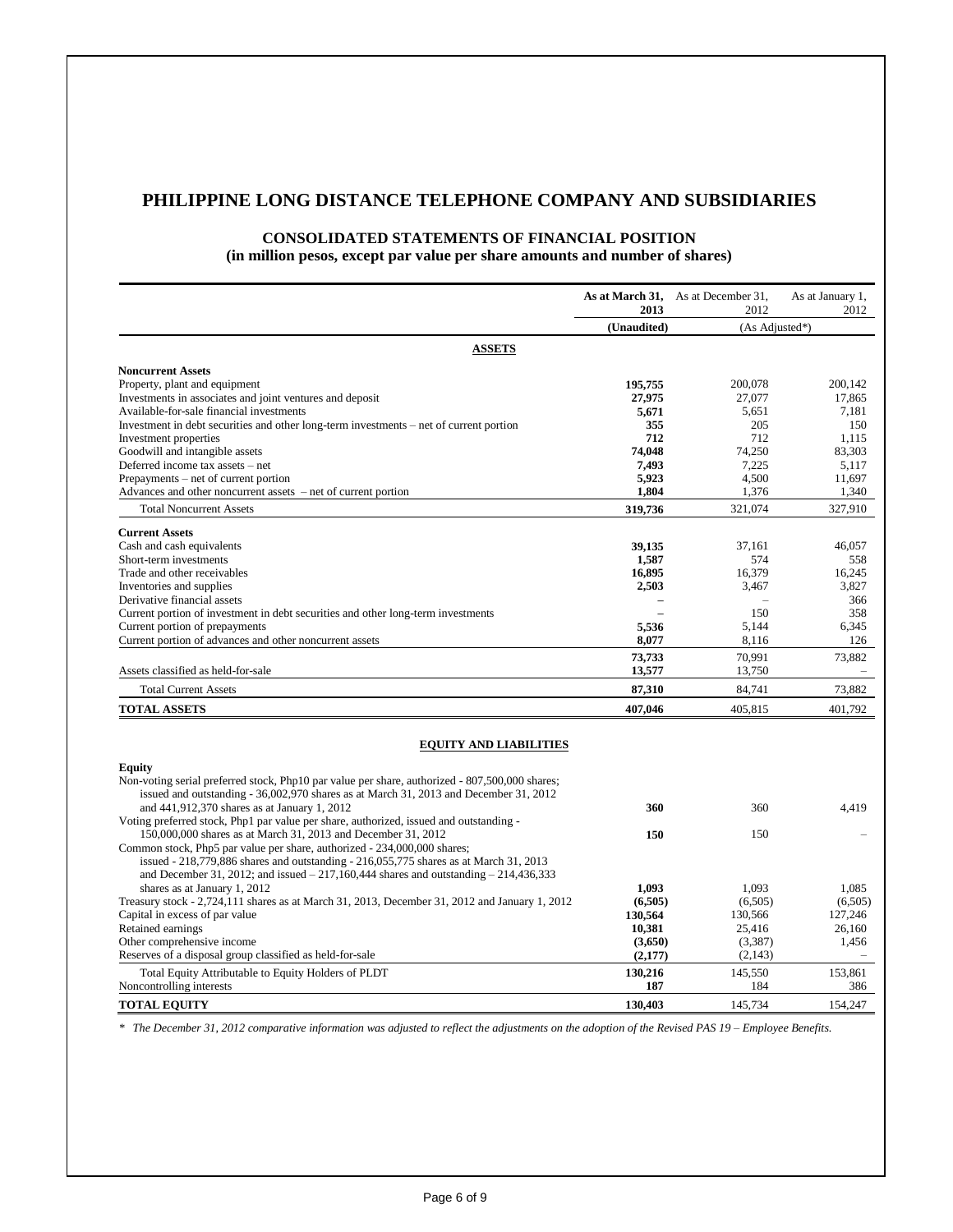# **PHILIPPINE LONG DISTANCE TELEPHONE COMPANY AND SUBSIDIARIES**

# **CONSOLIDATED STATEMENTS OF FINANCIAL POSITION** *(continued)*

**(in million pesos)**

|                                                                         | As at March 31,<br>2013       | As at December 31,<br>2012 | As at January 1,<br>2012 |
|-------------------------------------------------------------------------|-------------------------------|----------------------------|--------------------------|
|                                                                         | (Unaudited)<br>(As Adjusted*) |                            |                          |
| <b>Noncurrent Liabilities</b>                                           |                               |                            |                          |
| Interest-bearing financial liabilities – net of current portion         | 99,796                        | 102,821                    | 91,280                   |
| Deferred income tax liabilities – net                                   | 5,557                         | 5.713                      | 7,078                    |
| Derivative financial liabilities                                        | 2,688                         | 2,802                      | 2,235                    |
| Customers' deposits                                                     | 2,545                         | 2,529                      | 2,272                    |
| Pension and other employee benefits                                     | 2,339                         | 1,982                      | 551                      |
| Deferred credits and other noncurrent liabilities                       | 20,750                        | 21,950                     | 22,642                   |
| <b>Total Noncurrent Liabilities</b>                                     | 133,675                       | 137,797                    | 126,058                  |
| <b>Current Liabilities</b>                                              |                               |                            |                          |
| Accounts payable                                                        | 26,626                        | 30,451                     | 29,554                   |
| Accrued expenses and other current liabilities                          | 70,334                        | 71,624                     | 58,271                   |
| Current portion of interest-bearing financial liabilities               | 12,004                        | 12,989                     | 26,009                   |
| Provision for claims and assessments                                    | 1,555                         | 1,555                      | 1,555                    |
| Dividends payable                                                       | 25,010                        | 827                        | 2,583                    |
| Derivative financial liabilities                                        | 853                           | 418                        | 924                      |
| Income tax payable                                                      | 4,346                         | 1,809                      | 2,591                    |
|                                                                         | 140,728                       | 119,673                    | 121,487                  |
| Liabilities directly associated with assets classified as held-for-sale | 2,240                         | 2,611                      |                          |
| <b>Total Current Liabilities</b>                                        | 142,968                       | 122,284                    | 121,487                  |
| <b>TOTAL LIABILITIES</b>                                                | 276,643                       | 260,081                    | 247,545                  |
| <b>TOTAL EQUITY AND LIABILITIES</b>                                     | 407,046                       | 405.815                    | 401,792                  |

*\* The December 31, 2012 comparative information was adjusted to reflect the adjustments on the adoption of the Revised PAS 19 – Employee Benefits.*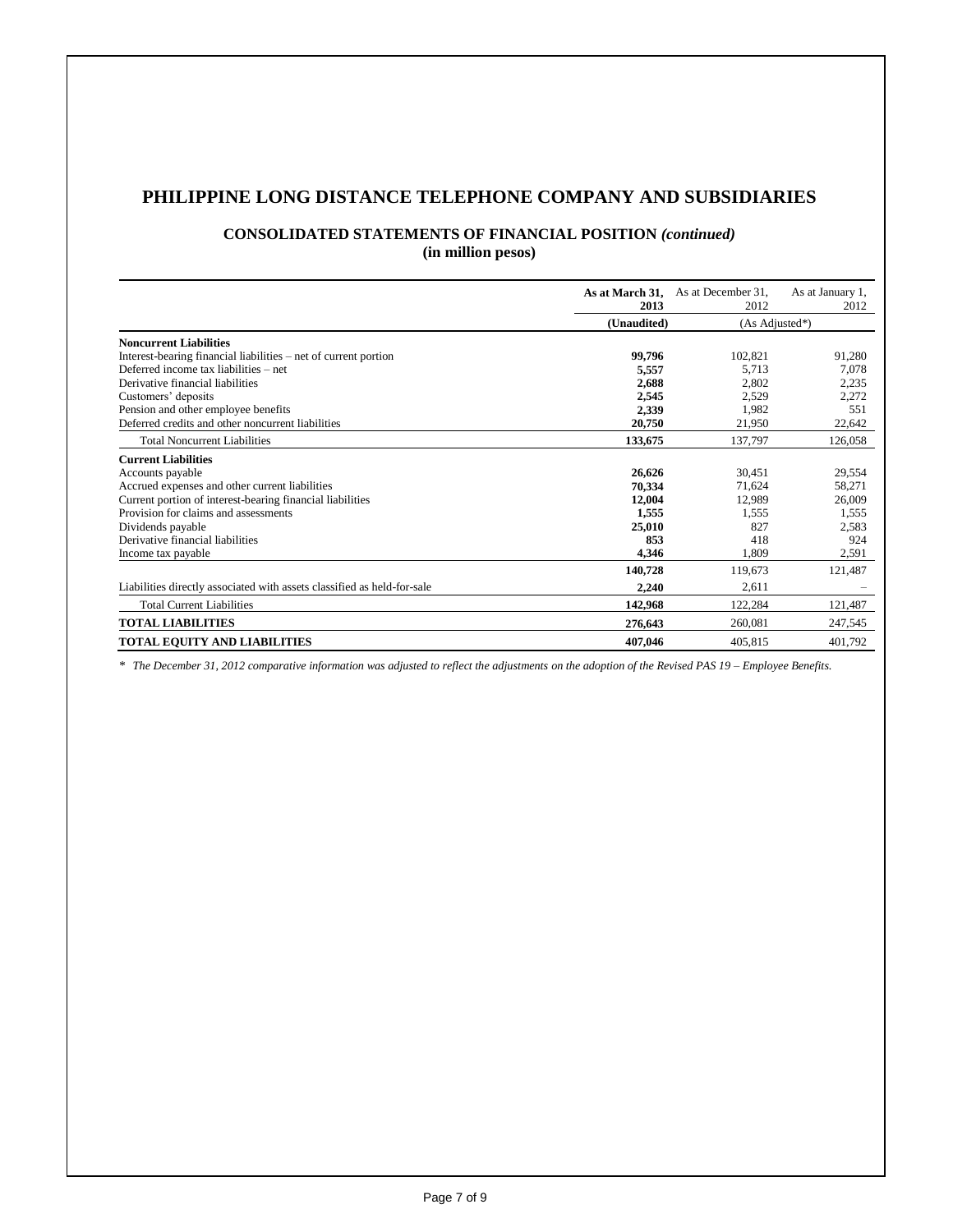## **PHILIPPINE LONG DISTANCE TELEPHONE COMPANY AND SUBSIDIARIES**

# **CONSOLIDATED INCOME STATEMENTS**

**For the Three Months Ended March 31, 2013 and 2012 (in million pesos, except earnings per common share amounts)**

|                                                                                       | 2013                                                                                                                                                      | 2012           |
|---------------------------------------------------------------------------------------|-----------------------------------------------------------------------------------------------------------------------------------------------------------|----------------|
|                                                                                       | (Unaudited)                                                                                                                                               | (As Adjusted*) |
| <b>REVENUES</b>                                                                       |                                                                                                                                                           |                |
| Service revenues                                                                      | 39,968                                                                                                                                                    | 40,030         |
| Non-service revenues                                                                  | 992                                                                                                                                                       | 796            |
|                                                                                       | 40.960                                                                                                                                                    | 40,826         |
| <b>EXPENSES</b>                                                                       |                                                                                                                                                           |                |
| Depreciation and amortization                                                         | 7,228                                                                                                                                                     | 7,350          |
| Compensation and employee benefits                                                    | 5,824                                                                                                                                                     | 4,778          |
| Repairs and maintenance                                                               | 3,301                                                                                                                                                     | 3,189          |
| Interconnection costs                                                                 | 2,577                                                                                                                                                     | 2,903          |
| Cost of sales                                                                         | 2,411                                                                                                                                                     | 2,608          |
| Selling and promotions                                                                | 1,922                                                                                                                                                     | 1,659          |
| Rent                                                                                  | 1,477                                                                                                                                                     | 1,433          |
| Professional and other contracted services                                            | 1,403                                                                                                                                                     | 1,441          |
| Taxes and licenses                                                                    | 899                                                                                                                                                       | 971            |
| Asset impairment                                                                      | 602                                                                                                                                                       | 621            |
| Communication, training and travel                                                    | 512                                                                                                                                                       | 503            |
| Insurance and security services                                                       | 378                                                                                                                                                       | 370            |
| Amortization of intangible assets                                                     | 202                                                                                                                                                       | 27             |
| Other expenses                                                                        | 304                                                                                                                                                       | 371            |
|                                                                                       | 29,040                                                                                                                                                    | 28,224         |
|                                                                                       | 11.920                                                                                                                                                    | 12,602         |
| <b>OTHER INCOME (EXPENSES)</b>                                                        |                                                                                                                                                           |                |
| Interest income                                                                       | 296                                                                                                                                                       | 354            |
| Foreign exchange gains - net                                                          | 213                                                                                                                                                       | 1,240          |
| Equity share in net earnings of associates and joint ventures                         | 148                                                                                                                                                       | 274            |
| Gains (losses) on derivative financial instruments – net                              | 23                                                                                                                                                        | (134)          |
| Financing costs – net                                                                 | (1,604)                                                                                                                                                   | (1,675)        |
| Other income                                                                          | 735                                                                                                                                                       | 789            |
|                                                                                       | (189)                                                                                                                                                     | 848            |
| <b>INCOME BEFORE INCOME TAX FROM CONTINUING OPERATIONS</b>                            | 11,731                                                                                                                                                    | 13,450         |
| PROVISION FOR INCOME TAX                                                              | 2,669                                                                                                                                                     | 3,671          |
| NET INCOME FROM CONTINUING OPERATIONS                                                 | 9,062                                                                                                                                                     | 9,779          |
|                                                                                       | 125                                                                                                                                                       | 181            |
| INCOME AFTER TAX FROM DISCONTINUED OPERATIONS                                         |                                                                                                                                                           |                |
| <b>NET INCOME</b>                                                                     | 9,187                                                                                                                                                     | 9,960          |
| <b>ATTRIBUTABLE TO:</b>                                                               |                                                                                                                                                           |                |
| Equity holders of PLDT                                                                | 9,178                                                                                                                                                     | 9,969          |
| Noncontrolling interests                                                              | 9                                                                                                                                                         | (9)            |
|                                                                                       | 9,187                                                                                                                                                     | 9.960          |
| Earnings Per Share Attributable to Common Equity Holders of PLDT                      |                                                                                                                                                           |                |
| Basic                                                                                 | 42.42                                                                                                                                                     | 46.08          |
| Diluted                                                                               | 42.42                                                                                                                                                     | 46.08          |
| Earnings Per Share for Continuing Operations Attributable to Common Equity Holders of |                                                                                                                                                           |                |
| <b>PLDT</b>                                                                           |                                                                                                                                                           |                |
| <b>Basic</b>                                                                          | 41.84                                                                                                                                                     | 45.24          |
| Diluted                                                                               | 41.84<br>* The March 31, 2012 comparative information was adjusted to reflect the discontinued operations of the Business Process Outsourcing segment and | 45.24          |

*the adjustments on the adoption of the Revised PAS 19 – Employee Benefits.*